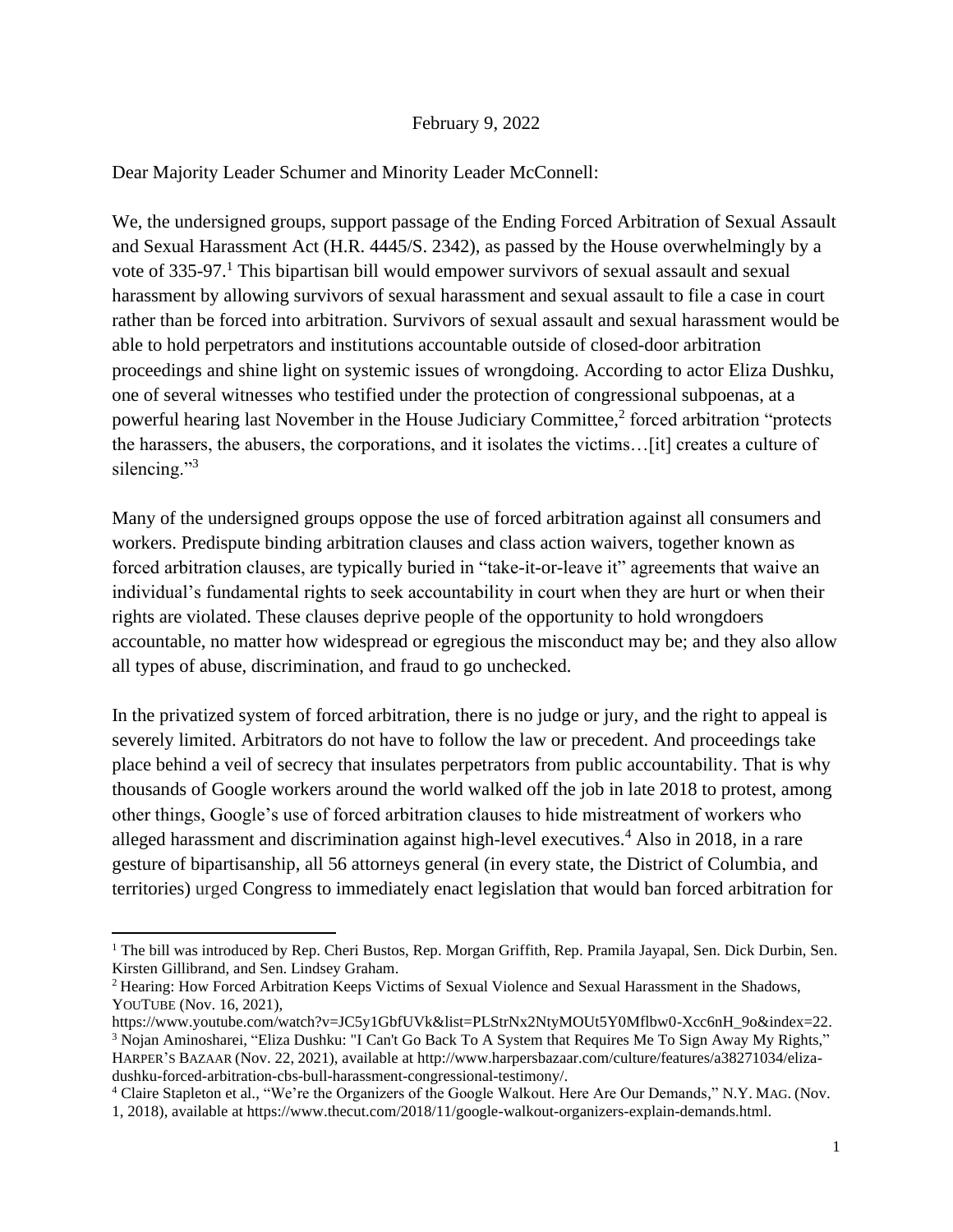sexual harassment claims.<sup>5</sup> The letter said, "Victims of such serious misconduct should not be constrained to pursue relief from decision makers who are not trained as judges, are not qualified to act as courts of law and are not positioned to ensure that such victims are accorded both procedural and substantive due process."

The legislation, which was voted out of the Senate Judiciary Committee on a voice vote, has ten Republican co-sponsors,<sup>6</sup> and support continues to grow. Conservative commentator and women's rights advocate Gretchen Carlson, who has been a vocal opponent of the way forced arbitration clauses are used to silence victims of sexual harassment,<sup>7</sup> recently said that passing this legislation "will be a victory for American workers and I am incredibly optimistic this is going to be the law of the land."

The Ending Forced Arbitration of Sexual Assault and Sexual Harassment Act has widespread, bipartisan support inside and outside the walls of Congress. We urge all Members of the Senate to vote for this important legislation. Your staff should feel free to reach out to Remington A. Gregg at [rgregg@citizen.org](mailto:rgregg@citizen.org) should you have any questions.

Sincerely,

American Association for Justice American Civil Liberties Union Alliance for Justice American Family Voices Americans for Financial Reform Center for Disability Rights Center for Economic Justice Center for Justice & Democracy CHILD USA CHILD USAdvocacy Citizen Works Consumer Action Consumer Federation of America Consumer Reports Consumer Watchdog Consumers for Auto Reliability and Safety Center for Progressive Reform

<sup>5</sup> Letter to Congressional Leadership from National Association of Attorneys General (Feb. 18, 2018), [https://bit.ly/3u6EqiS.](https://bit.ly/3u6EqiS)

<sup>6</sup> Ending Forced Arbitration of Sexual Assault and Sexual Harassment Act of 2021, H.R. 4445, 117 Cong. (2021).

<sup>7</sup> Gretchen Carlson, "How Arbitration Clauses Allow Sexual Harassment to Continue," TIME (March 10, 2017), available at [https://time.com/4698538/gretchen-carlson-sexual-harassment-arbitration-clauses/.](https://time.com/4698538/gretchen-carlson-sexual-harassment-arbitration-clauses/)